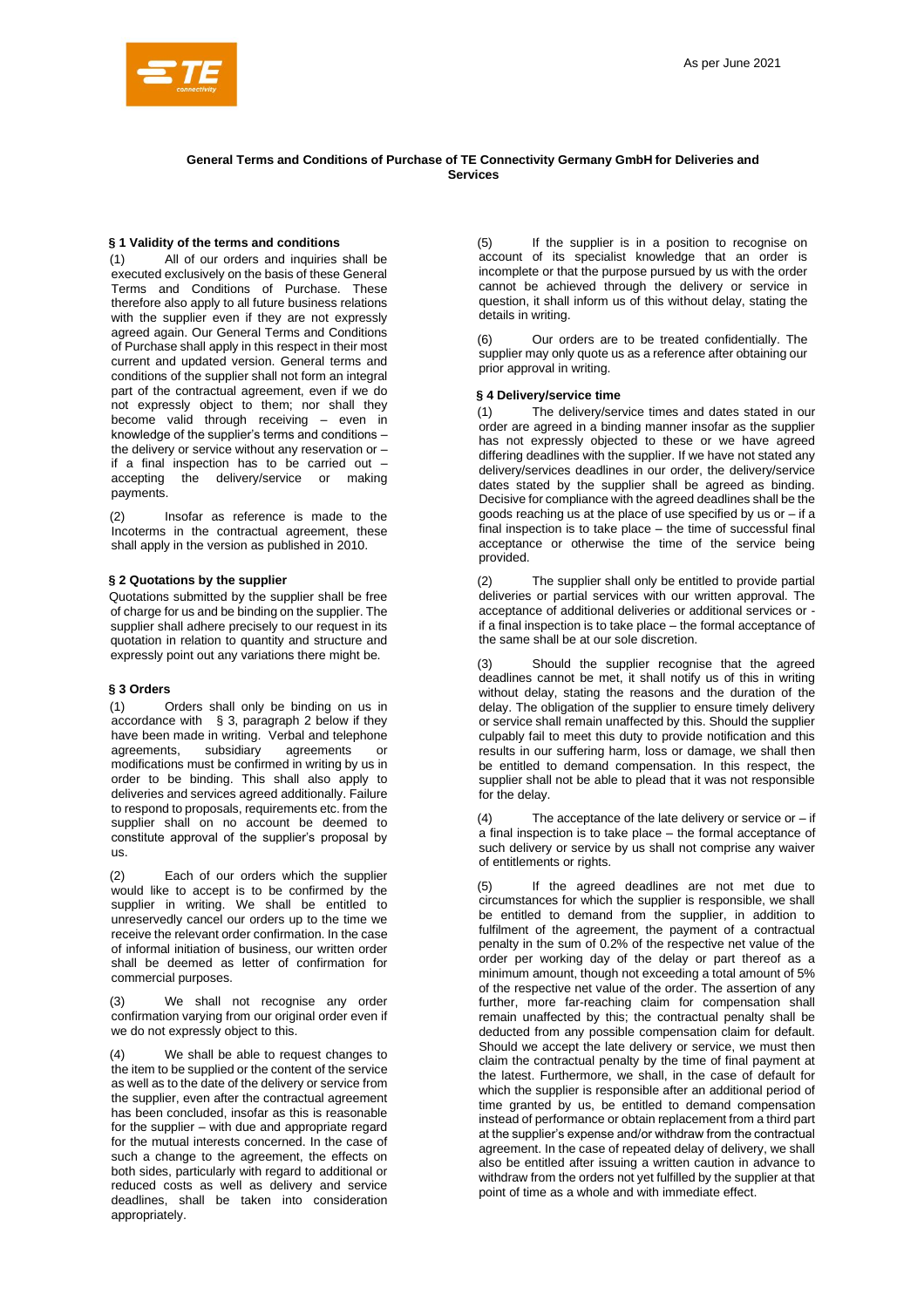

If the supplier is unable to meet the date or deadline due to force majeure (e.g. natural disasters, rebellion, uprising, war, fire, flooding) or other disruptions of production in its own plant that could not be foreseen or avoided by it, the delivery/service time shall be extended by the period of the disruption. This shall not apply in the case of a transaction for delivery by a fixed

date. The supplier shall only be able to invoke the aforementioned grounds if it informs us of the hindrance and the expected duration without delay. If the disruption is not just of temporary duration and final acceptance cannot reasonably be expected of us as a result of the delay, we shall be entitled to withdraw from the agreement with respect to the part not yet performed. In the case of partial fulfilment, we shall be entitled to withdraw from the agreement as a whole if we have no interest in the partial performance.

(7) The relevant statutory provisions shall otherwise apply with regard to the liability of the supplier for delays.

(8) In the case of premature delivery or performance, we shall be able to refuse acceptance of the delivery or service or  $-$  if a final inspection is to take place – the passing of such delivery or service at the expense and risk of the supplier. If we accept the delivery or service or - if a final inspection is to take place – pass the same, the supplier shall reimburse us for any additional costs resulting from this (e.g. storage or insurance costs).

### **§ 5 Prices, dispatch, packaging, passing of risk and transfer of ownership**

The prices agreed shall be fixed prices; costs for packaging, freight and transport to the shipping address or place of use stated by us shall be included in these prices. Insofar as we are to bear the transport costs according to the contractual agreement, the cheapest form of transport for us is to be chosen for the delivery.

(2) If the supplier generally reduces the prices for the items or services to be provided up to the day of delivery or performance following confirmation of the order, the reduced prices valid at the time of delivery or performance shall apply instead of the prices originally agreed.

(3) Deliveries shall be carried out free of charge to the shipping address or place of use specified by us. Dispatch shall ensue at the risk of the suppler. The risk of any deterioration, including accidental loss or destruction, shall continue to be borne by the supplier until delivery has been carried out to the shipping address or place of use desired by us. The supplier shall observe stipulations made with regard to delivery at our business premises.

(4) Ownership of the goods delivered shall pass to us on being hand over. Any extended or expanded reservation of title shall not be recognised by us.

(5) The supplier shall be responsible for due and proper packaging. Stipulations made by us with regard to packaging must be complied with. The supplier shall otherwise be obliged to avoid superfluous packaging and thus minimise the cost to be incurred by us for the disposal of packaging.

## **§ 6 Warranty and liability**

(1) Warranty and liability shall be in line with the relevant statutory provisions insofar as no other arrangements arise from these terms and conditions or any other written agreement exists between us and the supplier. In clarification, the liability of the supplier under other provisions contained in these General Terms and

Conditions of Purchase – e.g. under § 9, Par. 1/10, § 10, Par. 1/8 and  $\S$  11, Par. 5 – shall remain unaffected by the provisions under § 6 here.

(2) The supplier shall ensure that all of the items supplied by it and all the services provided by it correspond to the state of the art in technology and comply with the relevant

(national and European) legal provisions (especially, though not limited to, the requirements in force in relation to technical safety, industrial safety, health, accident, environmental and fire protection), the regulations and directives issued by public authorities, employers' liability insurance associations and relevant trade associations, as well as the stipulated functions and specifications. This shall also apply accordingly to compliance with all the technical data and quality standards stated in our orders, drawings and/or delivery conditions, by way of which the specified features of the service to be provided for by the supplier are defined. Should derogation from such regulations or conditions be necessary in individual cases, the supplier must obtain our approval in writing in this regard. The supplier's warranty obligation shall not be affected by such approval. Should the supplier have any misgivings with regard to the type of execution desired by us, it must notify us of this accordingly without delay. This shall also apply to any improvement or modification suggestions by the supplier regarding the delivery or service desired by us. 1

> Insofar as we do not enter into any other agreements on the specified features of the products or work performance to be provided by it, the supplier's product details (e.g., in catalogues) or details concerning the work performance to be provided by it shall otherwise be deemed to have been agreed. Irrespective of this, the supplier shall be responsible for the item to be delivered or the work performance to be provided by it being suitable for the purpose specified in accordance with the contractual agreement.

> (3) We shall not be under any obligation to examine the goods delivered and give notification of defects until full delivery has been completed and then only with regard to possible deviations in relation to identity and quality as well as in relation to externally visible damage occurring during transport. We shall otherwise only be obliged to conduct technical function tests and other tests in the form of random samples. Insofar as an obligation to give notification of a defect exists afterwards, such notification of defect shall be deemed to have taken place in a timely manner if it is received by the supplier within 14 working days of the goods being delivered in the case of obvious defects or within 14 working days of a hidden defect actually being detected or being detectable in the case of a duly performed examination. Should we reach differing agreements separately with the supplier in this regard, e.g. under a quality assurance agreement, such provisions shall then take precedence.

> Defects in the goods delivered or in the work performed which are notified during the warranty period, also including non-compliance with guaranteed data and the absence of assured properties or agreed qualities shall, on request, be rectified by the supplier without delay and free of charge, including all supplementary costs, through redelivery or repair of the defective products as we see fit. Defective goods shall be returned to the supplier at its expense and risk. More far-reaching legal entitlements, particularly the right of withdrawal, reduction and/or compensation claims, shall remain unaffected by this.

> (5) Should the supplier culpably fail to meet its warranty obligation within a reasonable period of time set by us, we shall then be able to take the necessary measures ourselves or arrange for these to be initiated by third parties at the supplier's expense and risk – notwithstanding the supplier's warranty obligation. In urgent cases, we shall be able, after consultation with the supplier, to carry out the repair ourselves directly or arrange to have this done by a third party at the supplier's expense. We shall be able to rectify small defects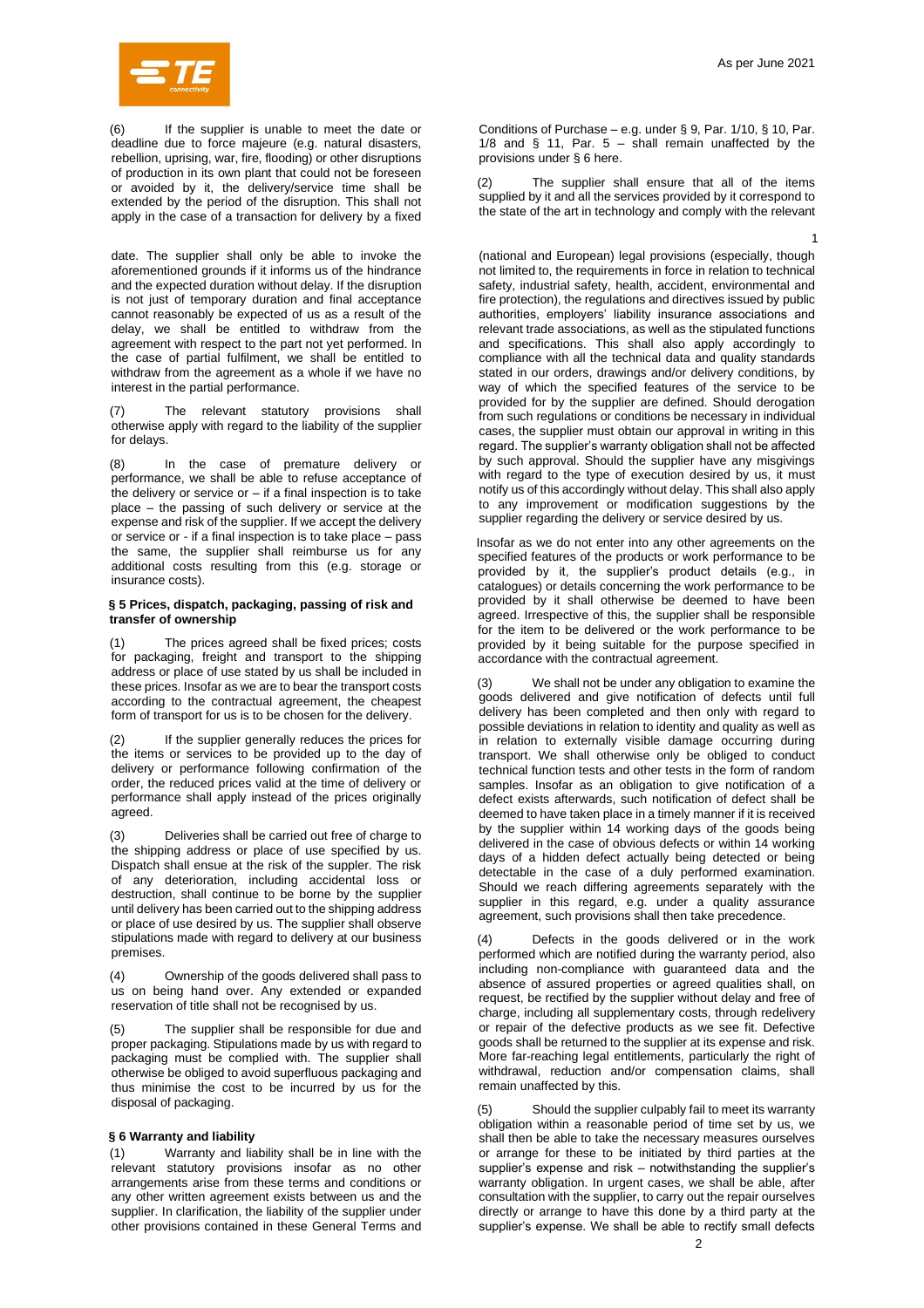

ourselves in the interests of providing our customers with a timely service without prior consultation and without this affecting the supplier's warranty obligation. The same shall apply if there is an unusually high threat of loss or damage.

(6) The warranty period shall last 36 months unless expressly agreed otherwise between ourselves and the supplier or unless the law concerning the product or work performance to be provided by the supplier provides for a longer warranty period. The warranty period shall commence, at the earliest, when the goods have been handed over to us or the third parties nominated by us at the place of receipt or use specified by us. Should final inspection and acceptance be required, the warranty period shall commence on the date of final acceptance stated by us in our declaration of final acceptance. The warranty periods shall be extended by the length of time the defective item delivered or the faulty work cannot be used as intended. In the case of subsequent fulfilment, the original warranty period shall commence for the exchanged or re-delivered items or for the newly produced work.

(7) Acknowledgement of receipt of the items delivered or acceptance or final inspection of the same shall not relieve the supplier of its warranty obligations, even in the case of our being aware of a defect.

(8) Approval of drawings submitted to us by the supplier as well as clearance of samples provided to us by the supplier shall not relieve the latter of its warranty obligations.

(9) Should a claim be made against us by any third party due to a defect or a product error in the item delivered by the supplier which necessitates mandatory replacement of said item, the supplier shall indemnify us against all claims resulting from this and actively assist us in averting such claims. For this purpose, the supplier shall hold all paperwork and documentation concerning the delivery in safekeeping for a period of at least 15 years after the delivery has been received by us and surrender the same to us at our first request. In addition, we shall be entitled to demand reimbursement of the loss or damage incurred by us from the supplier, including reasonable legal costs. Such loss or damage shall also include a precautionary recall campaign insofar as this is appropriate in the interests of our customer or for the protection of external third parties following our due assessment of the situation. The supplier shall also reimburse us for the costs of such a recall after expiry of the warranty period if such recall is carried out by us on the basis of an official order or in order to avert dangers to the life and health of product users or external third parties.

(10) The supplier shall not be entitled to make any changes or modifications to the item to be supplied after conclusion of the contractual agreement or during the supply period without our express approval. This shall also apply to the slightest changes, even where the individual specifications, dimensions, analyses, recipes, production procedures, etc. stipulated by us remain unchanged. Changes or modifications to the product to be delivered by the supplier shall only be permissible after our declaration of written approval. Should the supplier culpably fail to meet this obligation, it shall bear all costs incurred by us or third parties as a result of such breach of obligation, e.g. for subsequent examinations and tests, expert reports, additional calculations, followup or secondary treatment, replacement deliveries, etc.

(11) If the supplier intends to introduce changes to production procedures, the composition or properties of the products, the production location, primary suppliers of materials or source products, the procedure or equipment for testing the products, or any other changes

for future deliveries that are relevant to us or our customers using the item to be supplied, the supplier shall inform us of this in writing in good time, though at least 3 months beforehand or possibly earlier insofar as longer periods of notice have been agreed on the basis of the relevant industry or quality standards or where we have agreed this with the supplier accordingly.

(12) The supplier shall insure itself for a reasonable and appropriate amount against all risks arising from product liability and provide us with proof of such insurance on request.

## **§ 7 Rights of use; third-party rights**

(1) If the delivery or service includes software, the supplier shall grant us – unless agreed otherwise – at least a nonexclusive, assignable right with no restrictions on time and territory to use and edit the software and associated documentation, as well as any updates, upgrades or other further developments and also grant sub-licences to third parties, particularly companies affiliated to us within the meaning of Art, 15 ff of German Company Law (Aktiengesetz), as well as sales agents and customers (while respecting the copyright interests of the supplier).

If licence fees have to be paid for the use of the item delivered in accordance with the contractual agreement, also in conjunction or interaction with other items, such costs shall be borne by the supplier.

The supplier shall give an assurance that the items delivered by it are unencumbered by any third-party rights and that the supply or use of said items in accordance with the contractual agreement, also in conjunction or interaction with other items, shall not lead to the infringement of any patents or other industrial property rights of third parties within the Federal Republic of Germany.

(4) If industrial property rights of third parties are violated by the delivery or service provided by the supplier, the latter shall be obliged first of all to ensure by way of acquiring the rights or through modification of the item to be supplied – insofar as this is reasonable for us  $-$  that infringements of rights are not continued. continued.

Notwithstanding Article 4 above, the supplier shall be obliged to indemnify us against any claims by third parties relating to the infringement of patents or other industrial property rights as well as with regard to expenses relating to such action being taken and bear all costs incurred by us as a result of such action. This obligation shall not apply insofar as we, without the approval of the supplier, make agreements with the third party which relate to its claims and, in particular reach a settlement. The supplier shall provide us, without delay and free of charge, with all information and documents required to defend such actions.

(6) Paragraphs 2 - 5 above shall also apply accordingly to those countries in relation to which the supplier is aware on conclusion of the contractual agreement that we send the items delivered to those countries.

#### **§ 8 Invoices and payments**

(1) Invoicing shall be carried out at the time of delivery of the product at the earliest, including all documentation relevant to the contractual agreement or – if a final inspection is to take place – at the time of final acceptance of the service or otherwise at the time of the service being provided. Invoices shall be sent by post or alternatively, at our request, in electronic form; they are not to be enclosed with the goods.

(2) The wording and the sequence in the invoices shall correspond to the items of the order, also showing the respective order number and the supplier number. Any additional deliveries or services are to be listed separately in the invoice, with reference to the corresponding written order preceding these.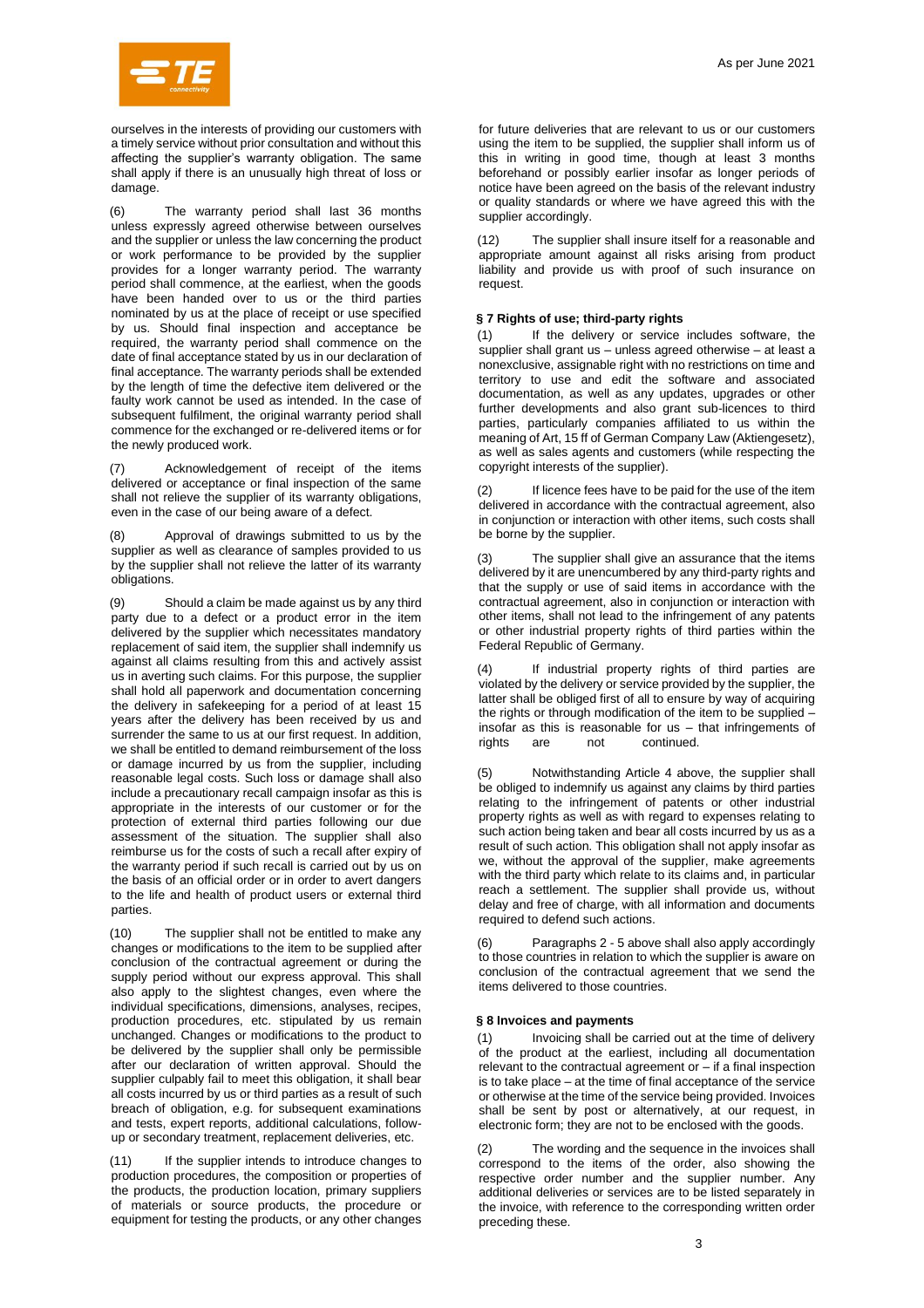

(3) Unless agreed otherwise, payments shall be made, at our option, within 60 days net without any deduction or within 14 days with 3% discount insofar as we do not have any complaints regarding the delivery or service. Decisive for the payment period shall be the receipt of the due and proper invoice as well as all the required documents (e.g. material test certificates) by us. Carrying out the payment transaction shall be decisive for the punctuality of such payment. Delays in payment on account of invoicing by the supplier which does not meet the stipulations under this Article 8 shall be the responsibility of the supplier.

(4) Even if we were aware at the time of making the payment that the goods delivered or the work performance provided was defective, the settlement of the invoice shall not be deemed to constitute any waiver of our entitlements or claims relating to the defectiveness of the goods or work performance.

We shall also be entitled to offset claims by the supplier against claims by companies affiliated to us. The supplier shall only be able to offset its own claims where its counterclaims are enforceable by way of declaratory judgement, are undisputed or have been recognised by us. The supplier shall only be entitled to exercise a retention right if its counterclaim is based on the same contractual relationship and has become due.

(6) The supplier shall not be entitled without our prior written approval, which we will not refuse unreasonably, to assign its claims against us to third parties or have these collected by third parties. If the supplier is, for its part, supplied under extended reservation of title, such approval shall be deemed to have been given. Should the supplier assign its claims to a third party without our approval contrary to the first clause above, such assignment shall nonetheless be valid. We shall, however, have the option of making payment to the supplier or the third party with the effect of discharging the obligation.

(7) In the case of advance payments, we shall be entitled to demand appropriate security.

## **§ 9 Goods provided; tools and other production equipment provided**

(1) The supplier shall examine goods provided by us immediately after being handed over by ourselves or our primary suppliers and, should there be evidence of any defect, notify us accordingly without delay. Should such a defect become evident subsequently, notification must be given immediately after being detected. Should the supplier not meet these obligations, the supplier shall be obliged to compensate us for all loss or damage resulting from this (e.g. for the loss of warranty entitlements against our primary suppliers). In addition, the supplier shall, in the case of infringing the aforementioned obligations of examination and notification of defects, be responsible for faults and errors concerning the product it has delivered to us, also where such faults or errors can be attributed to the goods provided by us.

(2) We remain the sole owner of the Goods provided by us. The supplier shall mark and identify the goods provided by us as our property and keep them separately from other products so that the goods provided by us are protected against the unauthorized access of third parties and can be indisputably identified as such for the entire duration of the storage and – where technically possible and reasonable for the supplier – also during their processing. The supplier shall be liable to us for the loss or damage of items provided. The supplier shall insure the goods provided by us for at least their current market value against fire, water, theft and comparable cases of damage at its own expense. We are to be notified of any legal or actual harm to or impairment of the items provided by us without delay.

(3) The materials provided by us may only be used for the manufacturing of the products to be supplied to us, respectively for the performance of services to be rendered to us. In particular they shall not be sold, pledged or assigned to third parties. In case of seizures or other interventions by third parties the supplier shall inform us without undue delay in writing and give all necessary information as well as notify the third party of our ownership.

(4) The goods provided by us shall be treated and processed on our behalf and shall remain our property while being worked and processed. It is commonly understood that we shall be co-owners of the products manufactured with the use of the materials or parts provided by us in the ratio of value of the items provided by us to the value of the final product as a whole, even if  $-$  when our goods are inseparably combined with items of the supplier – the supplier's items form the main part of the final product. The same shall apply if we lose title to the goods supplied by us by way of mingling and mixing.

(5) The supplier undertakes to keep precise records of its stock of goods provided by us and to notify us thereof at any time in writing upon our request. The supplier shall inform us in writing in due time if the stock of goods provided by us need to be filled up.

(6) We are entitled to inspect the goods provided by us at any time in coordination with the supplier. In the event that the supplier no longer requires a remaining stock of such goods, the supplier undertakes to return these goods to us.

(7) Tools and other manufacturing equipment provided to the supplier for the purpose of producing the goods to be supplied to us shall remain our property. Should the supplier manufacture or acquire tools or other production equipment at our partial or entire expense which are specifically needed for the production of the parts to be supplied to us, such tools and equipment shall pass to our possession and ownership on payment by us. It shall be agreed in this respect that the supplier shall be in possession of the tools and production equipment in the sense of borrowing the same from us. The supplier shall not be entitled to any retention right in this respect. The tools and other production equipment owned by us are to be clearly marked and identified as our property in an appropriate manner. The supplier shall insure such tools and production equipment for their new value against fire, water, theft and comparable cases of damage at its own expense. The supplier shall at this moment in time assign to us all compensation rights arising from such insurance; we herewith accept this assignment. We are to be notified of any legal or actual harm to or impairment of the tools or other manufacturing equipment provided by us without delay.

(8) The supplier shall be obliged to use the tools and other manufacturing equipment referred to under § 9, Par. 7 above exclusively for the production of the goods ordered by us. They may only be scrapped or made available to third parties with our prior approval in writing.

(9) The supplier shall be obliged to handle and store the tools and other manufacturing equipment referred to under § 9, Par. 7 above with due care. The care and maintenance of such tools and other manufacturing equipment shall be in line with the respective agreements made between us.

(10)Should we incur any loss or damage through the supplier infringing the aforementioned obligations under this § 9, Par. 2 - 9, the supplier shall be obliged to compensate us for such loss or damage unless the supplier is not responsible for the same.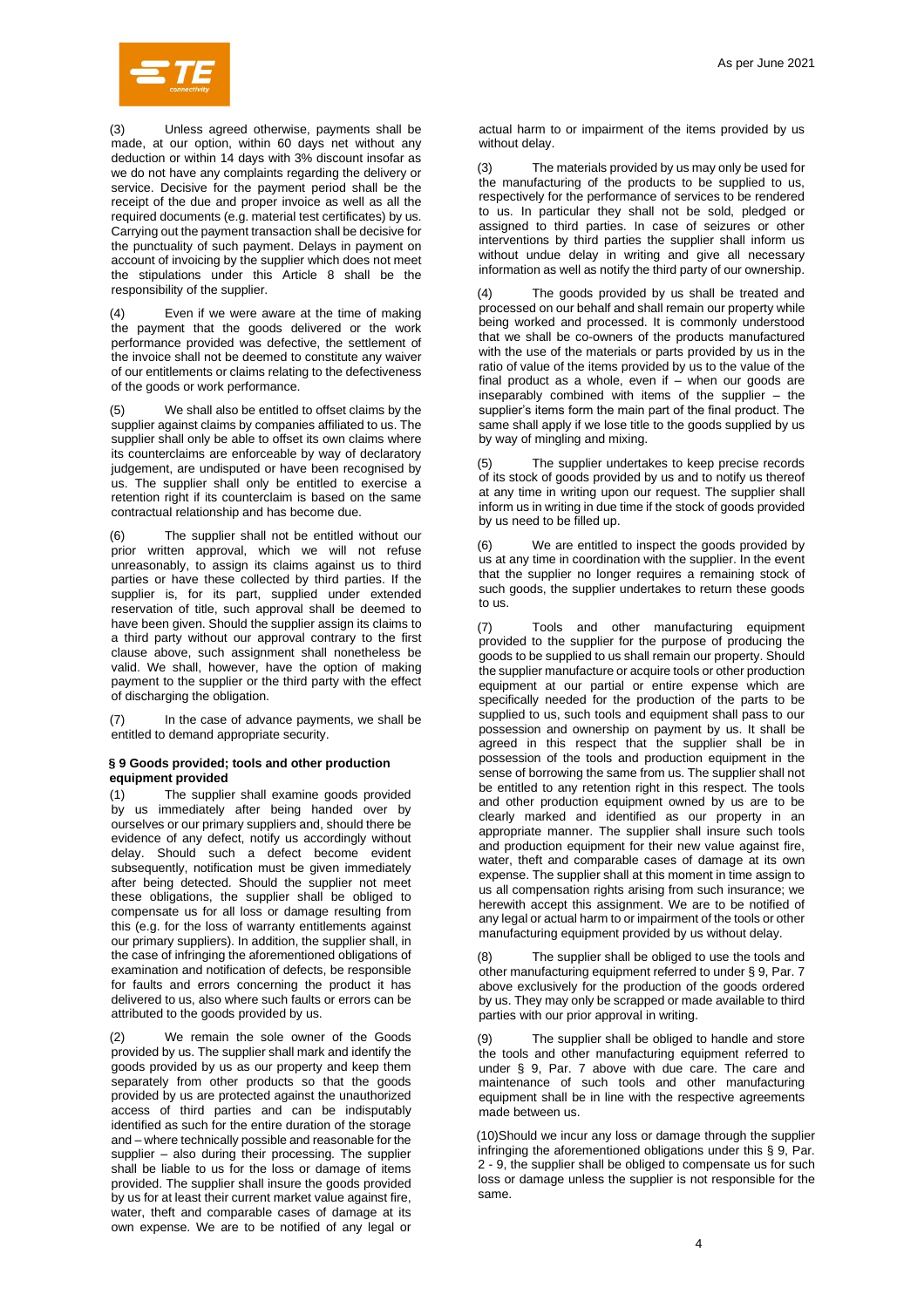

### **§ 10 Purchased Parts**

(1) If we sell parts/materials to the supplier for the production/manufacturing of parts for us ("Purchased Parts"), Sec. 377 of the German Commercial Code shall apply to such deliveries. Apart from that, § 9, Par. 1 applies *mutatis mutandis*.

(2) We reserve title to the purchased parts until any and all claims against the supplier arising from the business relationship have been settled, including future claims arising from agreements concluded concurrently or at a later time. This shall also apply if individual or all of our claims are included in a current account and the balance has been stricken and accepted. When so requested by the supplier, we shall release collateral if the realisable value of such, taking into account usual bank reductions of valuation, exceeds the claims for which collateral have to be furnished by more than 20%.

The supplier shall mark all purchased parts as such and store these parts separately from other products so that the purchased parts can be identified as such beyond any doubt for the entire duration of their storage and, where technically feasible and reasonable for the supplier, also during their processing. The supplier shall insure the purchased parts against fire, water, theft and similar causes of loss at its own expense at minimum at their market value. The supplier shall inform us without undue delay should any purchased parts be impaired in law or fact.

(4) The purchased parts shall only be used for the manufacturing of the products to be supplied to us, respectively for the performance of services to be rendered to us. In particular they shall not be pledged or assigned to third parties. In case of seizures or other interventions by third parties the supplier shall inform us without undue delay in writing and give all necessary information as well as notify the third party of the existing ownership situation.

All processing of purchased parts shall be performed for us. All bought-in parts remain our property while being worked and processed. The supplier's expectant right to the purchased parts shall continue to apply to the processed or converted items. Apart from that, § 9 Par. 4 applies *mutatis mutandis.*

The supplier undertakes to keep precise records of its stock of purchased parts and to notify us thereof at any time in writing upon our request. Apart from that, § 9, Par. 5

applies *mutatis mutandis.*

(7) We are entitled to inspect the purchased parts at any time in coordination with the supplier. In the event that the supplier no longer requires a remaining stock of purchased parts, we are entitled, but not obliged, to claim back such stock in return ("Zug-um-Zug") of the repayment of the purchase price paid by the supplier for such parts.

If we incur any damage due to the supplier not complying with any of the above obligations of this § 10, the supplier shall compensate us for such damage unless it is not responsible therefore.

## **§ 11 Drawings/documents, industrial property rights**

(1) All documents, drawings, samples, etc. provided to the supplier by us for the submission of a quotation or for the production of the item to be delivered or the provision of the service shall remain our property; we reserve all rights concerning our copyright as well as all other existing industrial property rights in this regard. The supplier shall not be entitled to use information, ideas or other know-how contained therein for any purpose other than the drawing up of the quotation or fulfilling the

contractual agreement for us. The latter shall not apply in the case of the information, ideas or other know-how already being known to the supplier before being received from us or where the supplier has obtained the same lawfully through other means at a later point in time. The documents, drawings, samples etc. shall be handed over to us without delay together with all copies and duplications on request or without being requested if an order does not materialise or after completion of an order. The supplier shall have no entitlement to a retention right in this regard. Clauses 1 and 2 above shall apply accordingly to the drawings and other documents produced by the supplier according to our specific data.

(2) The supplier shall treat the documents referred to in paragraph 1 above as well as all other information received in relation to the order or the execution of the contract – also following completion of the order – as a business secret and, accordingly, as confidential. Such information may not be made known to any third party without our prior written approval. We shall treat documents and information received by us in relation to the order or the execution of the contract by the supplier as a business secret insofar as the need for confidentiality is expressly pointed out to us. The obligation to maintain confidentiality shall cease to apply where the contents of the documents concern facts that are publicly known or subsequently reach the public domain without this being caused by an infringement of duty on the part of the party under the obligation to maintain confidentiality.

(3) The supplier shall submit all necessary drawings and documents required for discussion of the technical details, the item to be supplied or the service to be provided together with the quotation. Such discussion or other involvement by us in the design work shall not, however, relieve the supplier of its sole responsibility for the product or service or any warranty and other obligations arising from this.

The supplier shall be obliged to provide  $-$  together with delivery at the latest - all drawings and documents needed by us or our customer to set up, operate, maintain and repair the item to be supplied free of charge in both English and German, in good time and without having to be asked.

(5) Should we incur any loss or damage through the supplier infringing the aforementioned obligations under § 11 here, the supplier shall be obliged to compensate us for such loss or damage unless the supplier is not responsible for said infringement of duty.

### **§ 12 Supply security**

Insofar as the items to be supplied concern goods specifically developed for us, particularly where we have shared directly or indirectly in the costs of development and/or manufacturing equipment, the supplier undertakes to supply us with the items to be delivered according to our needs and accept orders from us as long as we require the items to be supplied. The anticipated delivery volume according to our customer requirement forecasts shall be made known to the supplier at an early stage. The supplier shall not, however, have any entitlement to insist on our purchasing particular quantities, unless expressly agreed otherwise.

The supplier undertakes to guarantee the delivery of the necessary spare parts for a period of 15 years after delivery of the item to be supplied – also after completion of series production of the item to be supplied. Should it become evident to the supplier within the period referred to above that it will no longer be able to guarantee such supply, it shall notify us of the end of the supply possibility without delay and, insofar as the supplier cannot offer us any other possibilities that are reasonable for us, give us the opportunity to procure our long-term needs 12 months prior to discontinuation of production.

### **§ 13 Quality assurance and control**

(1) The supplier shall have a certified quality assurance management system of an appropriate type and scope